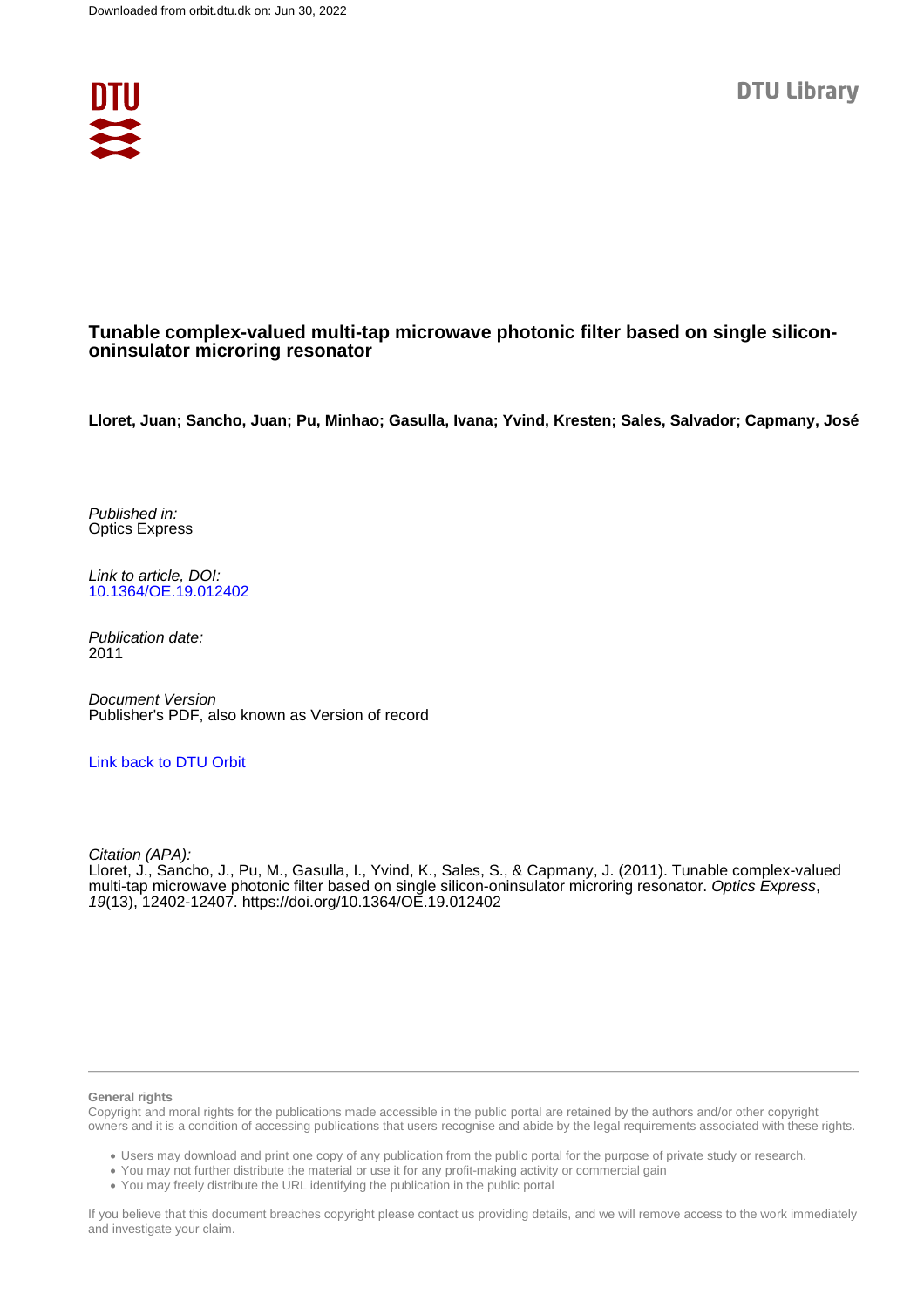# **Tunable complex-valued multi-tap microwave photonic filter based on single silicon-oninsulator microring resonator**

 $J$ uan  $L$ loret, $^{1,*}$  Juan Sancho, $^{1}$  Minhao Pu, $^{2}$  Ivana Gasulla, $^{1}$  Kresten Yvind, $^{2}$  Salvador **Sales,<sup>1</sup> and José Capmany<sup>1</sup>**

*1 ITEAM Research Institute, Optical and Quantum Communications Group, Universidad Politécnica de Valencia, Camino de Vera s/n,46022 Valencia, Spain 2 DTU Fotonik, Department of Photonics Engineering, Technical University of Denmark, Build. 343, DK-2800* 

*Kongens Lyngby, Denmark \**

*jualloso@iteam.upv.es* 

**Abstract:** A complex-valued multi-tap tunable microwave photonic filter based on single silicon-on-insulator microring resonator is presented. The degree of tunability of the approach involving two, three and four taps is theoretical and experimentally characterized, respectively. The constraints of exploiting the optical phase transfer function of a microring resonator aiming at implementing complex-valued multi-tap filtering schemes are also reported. The trade-off between the degree of tunability without changing the free spectral range and the number of taps is studied in-depth. Different window based scenarios are evaluated for improving the filter performance in terms of the side-lobe level.

©2011 Optical Society of America

**OCIS codes:** (070.1170) Analog optical signal processing; (130.3120) Integrated optics devices; (230.5750) Resonators.

## **References and links**

- 1. A. Seeds, "Microwave photonics," IEEE Trans. Microwave Theory Tech. **50**(3), 877–887 (2002).
- 2. J. Capmany and D. Novak, "Microwave photonics combines two worlds," Nat. Photonics **1**(6), 319–330 (2007). 3. J. Capmany, B. Ortega, D. Pastor, and S. Sales, "Discrete-Time Optical Processing of Microwave Signals," J.
- Lightwave Technol. **23**(2), 702–723 (2005). 4. J. Yao, "Microwave Photonics," J. Lightwave Technol. **27**(3), 314–335 (2009).
- 
- 5. J. Capmany, B. Ortega, and D. Pastor, "A Tutorial on Microwave Photonic Filters," J. Lightwave Technol. **24**(1), 201–229 (2006).
- 6. J. Long, C. Li, W. Cui, J. Huangfu, and L. Ran, "A Tunable Microstrip Bandpass Filter With Two Independently Adjustable Transmission Zeros," IEEE Microw. Wirel. Compon. Lett. **21**(2), 74–76 (2011).
- 7. W.-S. Chang and C.-Y. Chang, "Novel Micostrip Periodic Structure and Its Application to Microwave Filter Design," IEEE Microw. Wirel. Compon. Lett. **21**(3), 124–126 (2011).
- 8. A. Vélez, F. Aznar, M. Durán-Sindreu, J. Bonache, and F. Martín, "Tunable coplanar waveguide band-stop and band-pass filters based on open split ring resonators and open complementary split ring resonators," IEE Proc. Microwaves, Antennas Propag. **5**(3), 277–281 (2011).
- 9. V. Sekar, M. Armendariz, and K. Entesari, "A 1.2-1.6-GHz Substrate-Integrated-Waveguide RF MEMS Tunable Filter," Accepted in IEEE Trans. Microwave Theory Tech. (to be published).
- 10. W. Shen, W.-Y. Yin, and X.-W. Sun, "Compact Substrate Integrated Waveguide (SIW) Filter with Defect Groud Structure," IEEE Microw. Wirel. Compon. Lett. **21**(2), 83–85 (2011).
- 11. R. W. Boyd and D. J. Gauthier, "Slow and fast light," Prog. Optics **43**, 497–530 (2002).
- 12. T. F. Krauss, "Why do we need slow light?" Nat. Photonics **2**(8), 448–450 (2008).
- 13. S. Sales, W. Xue, J. Mork, and I. Gasulla, "Slow and Fast Light Effects and their Applications to Microwave Photonics using Semiconductor Optical Amplifiers," Trans. Microwave Theory and Tech J. Lightwave Technol. **58**(11), 3022–3038 (2010).
- 14. W. Xue, S. Sales, J. Capmany, and J. Mork, "Wideband 360° microwave photonic phase shifter based on slow and fast light in semiconductor optical amplifiers," Opt. Express **18**(6), 6156–6163 (2010).
- 15. L. Thévenaz, "Slow and fast light in optical fibers," Nat. Photonics **2**(8), 474–481 (2008).
- 16. S. Chin, L. Thévenaz, J. Sancho, S. Sales, J. Capmany, P. Berger, J. Bourderionnet, and D. Dolfi, "Broadband true time delay for microwave signal processing, using slow light based on stimulated Brillouin scattering in optical fibers," Opt. Express **18**(21), 22599–22613 (2010).
- 17. T. Baba, "Slow Light in Photonic Crystals," Nat. Photonics **2**(8), 465–473 (2008).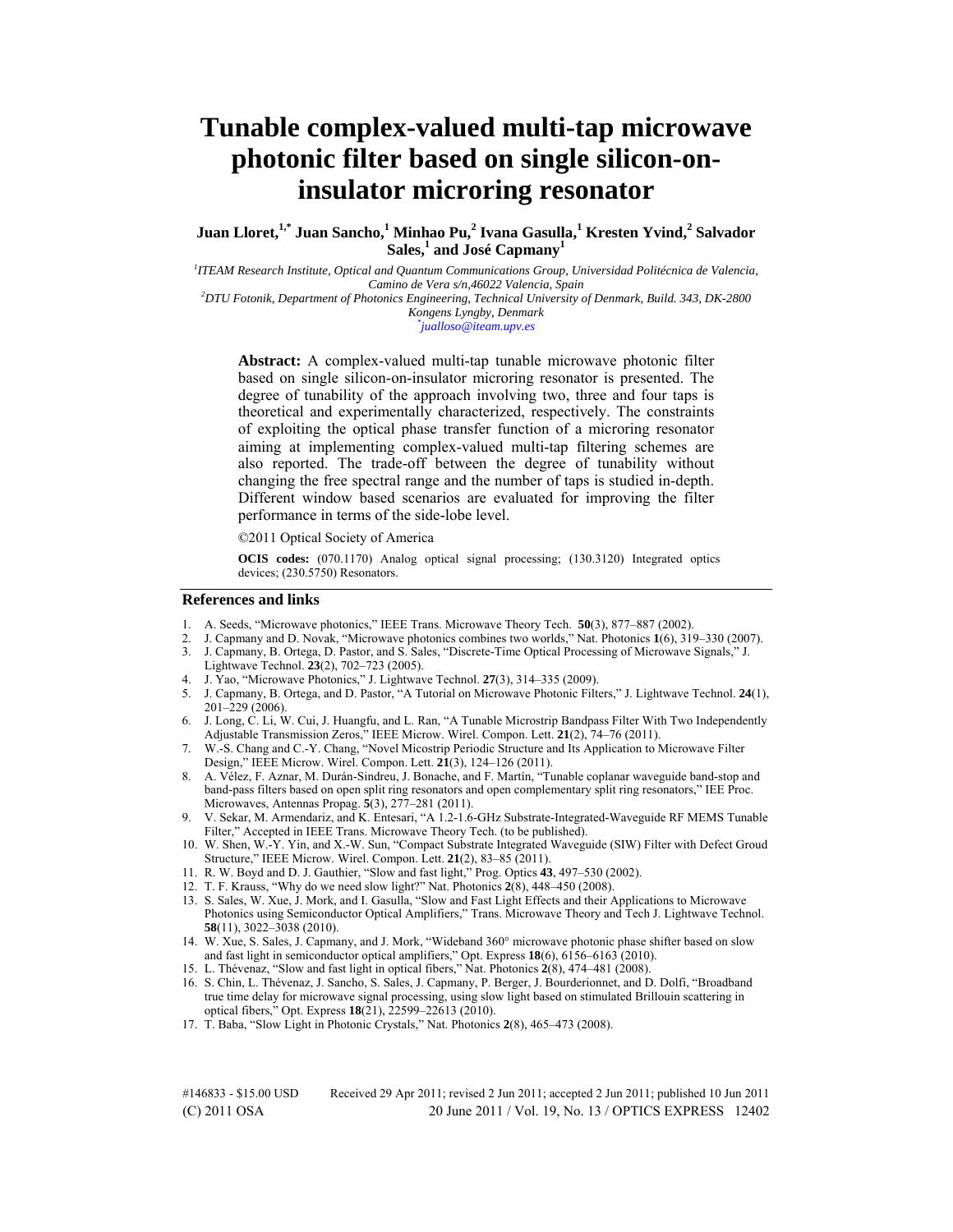- 18. M. Patterson, S. Hughes, S. Combrié, N. V. Tran, A. De Rossi, R. Gabet, and Y. Jaouën, "Disorder-induced coherent scattering in slow-light photonic crystal waveguides," Phys. Rev. Lett. **102**(25), 253903 (2009).
- 19. D. B. Adams and C. K. Madsen, "A novel Broadband Photonic Phase Shifter," J. Lightwave Technol. **26**(15), 201–229 (2008).
- 20. M. Pu, L. Liu, W. Xue, Y. Ding, L. Hagedorn-Fradsen, H. Ou, K. Yvind, and J. M. Hvam, "Tunable Microwave Phase Shifter based on Silicon-on-Insulator Microring Resonator," Photon. Technol. Lett. **22**(12), 869–871 (2010).
- 21. M. Pu, L. Liu, W. Xue, Y. Ding, H. Ou, K. Yvind, and J. M. Hvam, "Widely tunable microwave phase shifter based on silicon-on-insulator dual-microring resonator," Opt. Express **18**(6), 6172–6182 (2010).
- 22. W. Xue, S. Sales, J. Mork, and J. Capmany, "Widely Tunable Microwave Photonic Notch Filter Based on Slow and Fast Light Effects," Photon. Technol. Lett. **21**(3), 167–169 (2009).
- 23. J. Sancho, S. Chin, M. Sagues, A. Loayssa, J. Lloret, I. Gasulla, S. Sales, L. Thévenaz, and J. Capmany, "Dynamic Microwave Photonic Filter Using Separate Carrier Tuning Based on Stimulated Brillouin Scattering in Fibers," Photon. Technol. Lett. **22**(23), 1753–1755 (2010).
- 24. M. Sagues, R. García Olcina, A. Loayssa, S. Sales, and J. Capmany, "Multi-tap complex-coefficient incoherent microwave photonic filters based on optical single-sideband modulation and narrow band optical filtering," Opt. Express **16**(1), 295–303 (2008).
- 25. F. J. Harris, "On the Use of Windows for Harmonic Analysis with the Discrete Fourier Transform," Proc. IEEE **66**(1), 51–83 (1978).

#### **1. Introduction**

Microwave Photonics (MWP) is currently an active area of research [1,2] as it enables the generation, transport and processing functionalities of radio frequency (RF), microwave and millimeter-wave signals directly in the optical domain [3,4]. MWP brings a series of advantages as compared to electronic technologies in terms of bandwidth, tunability, reconfigurability and electromagnetic interference (EMI) immunity.

One of the applications that has focused significant efforts within the MWP field is the implementation of flexible filters free from bandwidth constraints [5]. Although the electronic-based designs report high performance in terms of cost, quality factor (Q-factor) and stop-band rejection, they usually cannot offer wideband responses with high reconfigurability [6–10]. The most common electronic technology platforms used to implement filtering tasks are mainly based on microstrip [6,7], coplanar (CPW) [8] and substrate integrated waveguides (SIW) [9,10].

Aiming at developing accurate MWP based filtering schemes, the efficient design of broadband tunable microwave phase shifters and tunable true time delay lines is of key importance [5]. For this purpose, the exploitation of Slow and Fast Light (SFL) effects, which refers to as the capability of controlling the group velocity of light in certain media [11], represents a very promising alternative [12]. Several approaches spanning different technology platforms have already been demonstrated for the implementation of tunable phase shifting and true time delaying functionalities [13–21]. Among them, impressive results have already been reached in solutions based on semiconductor waveguides [13,14], nonlinear effects in optical fibers [15,16], photonic crystal (PhC) waveguides [17,18] and silicon-oninsulator (SOI) microring resonators (MRR) [19–21]. Concerning semiconductor waveguides, a notch-type filter at 30 GHz with 100% fractional tuning without changing the shape of the spectral response over a 30 MHz bandwidth has already been demonstrated [22]. The exploitation of nonlinear effects in optical fibers has led to adjustable free spectral range (FSR) and tunability [23]. However, this technology is bandwidth-limited and it is very difficult to integrate [23]. To the best of our knowledge, PhC-based MWP filtering schemes has not already been demonstrated.

The solutions suitable for being assembled in integrated on-chip devices are of strategic importance, because they can benefit from potential low cost, reliability and economics of scale. In this paper, a novel MWP filtering scheme based on single SOI MRR is presented and demonstrated. Tunability is accomplished by exploiting the phase-shift feature provided by the SOI MRR in combination with using optical single-sideband (OSSB) modulation in order to implement complex-valued taps. The tuning control mechanism is based on the fine adjustment of the different emission wavelengths instead of thermo-optical effects, as reported in [20-21]. The impact of the number of taps on the degree of tunability is deeply characterized. Finally, the fact of applying different windowing functions is analyzed in terms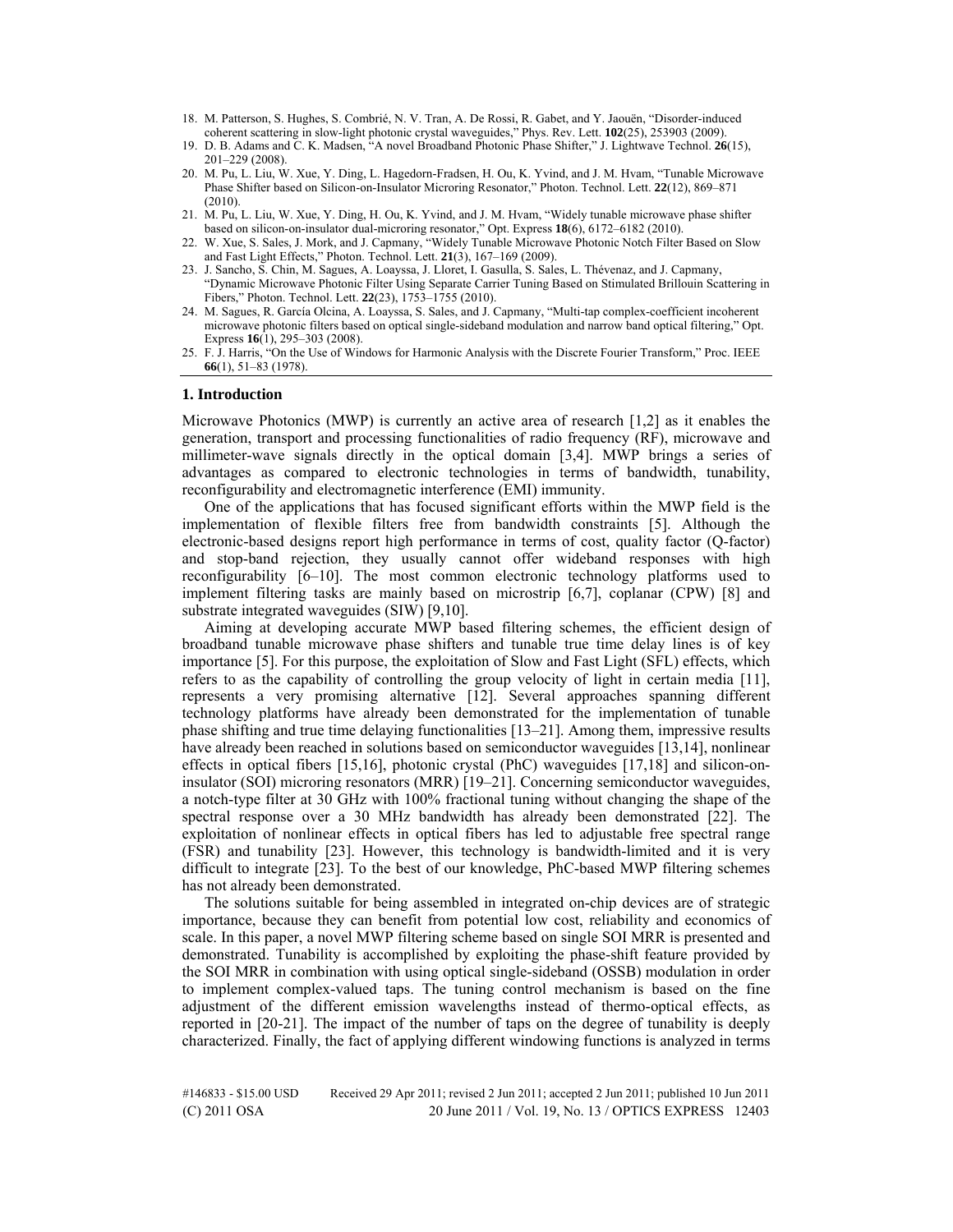of side-lobe level (SLL). The technique of combining OSSB modulation with passive optical filtering to implement complex-valued filters was originally proposed in [24], where phase shifters based on fiber Bragg gratings (FBG) instead of SOI MRR were considered.

## **2. Experimental setup and principle of operation**

Figure 1(a) sketches the experimental setup of the MRR-based MWP filter. The approach implements a finite impulse response (FIR) filter, in which a number of taps *N* are generated by using an array of optical sources comprised of *N* distributed feedback (DFB) lasers operating in continuous wave (CW). The input RF signal  $s_{in}(t)$  is imprinted on all the *N* optical carriers by means of a Mach-Zehnder modulator (MZM) in dual-drive configuration, giving as a result OSSB modulation. The *N* modulated optical signals are then sampled by an arrayed waveguide grating (AWG), which is featured by a channel spacing of 0.8 nm. This fact limits the emission wavelength of the *N* CW DFB lasers. Each sample is independently delayed via propagating through different optical delay lines. The delay difference between all the samples is known as basic delay (*T*), value which is inversely proportional to the FSR. All the samples are combined again, amplified using an erbium doped fiber amplifier (EDFA) and injected into the MRR. The samples are then weighted and phase shifted according to the MRR transfer function, which is shown in Fig. 1(b). Finally, the optical signal coming from the MRR output is photodetected and acquired by a vectorial network analyzer (VNA). In such a way, at the photodetector (PD) output the RF signal  $s_{out}(t)$  is composed of the interference of all the *N* weighted, delayed and phase shifted samples.



Fig. 1. (a) Experimental setup. (b) MRR magnitude and phase transfer functions.

The electrical transfer function of a FIR filter can be expressed as [5]

$$
H(f) = \sum_{r=0}^{N-1} a_r e^{-j2\pi f r} = \sum_{r=0}^{N-1} |a_r| e^{j r \varphi} e^{-j2\pi f r}, \qquad (1)
$$

where  $a_r$  denotes the complex-coefficient filter taps,  $f$  the RF frequency,  $T$  the basic delay and  $\phi$  the basic phase shift. Attending to the setup depicted in Fig. 1(a), *T* is determined by the time spacing between adjacent samples, being in this case  $T = 5.8$  ns. This fact yields a periodic spectral characteristic with a FSR approximately equal to 171 MHz in our setup.

The moduli of *ar* are modified by the MRR, MZM and AWG transfer functions, as well as by the couplers and delay lines losses. It must be noticed that  $|a_r|$  can be controlled by adjusting the emission power of the *r*-th CW DFB laser. This fact allows the implementation of windowed samples.

Exploiting the optical phase feature of the MRR (see Fig. 1(b)), the  $\phi$  can be tuned by properly choosing the spectral placement of each of the *N* optical carriers. The 250 μm radius MRR was fabricated in a SOI wafer with a top silicon thickness of 250 nm and 3  $\mu$ m buried silicon dioxide. The waveguide width is 450 nm. Tapered input and output ports are implemented to improve the fiber-to-chip coupling efficiency. The effective group index of the SOI waveguides is 4.26, which corresponds to a FSR of 44.83 GHz. The width and depth of the periodic response notches are determined by the coupling ring-to-waveguide gap, which is 200 nm. It must be noticed that a  $2\pi$  phase shift occurs at each filter notch.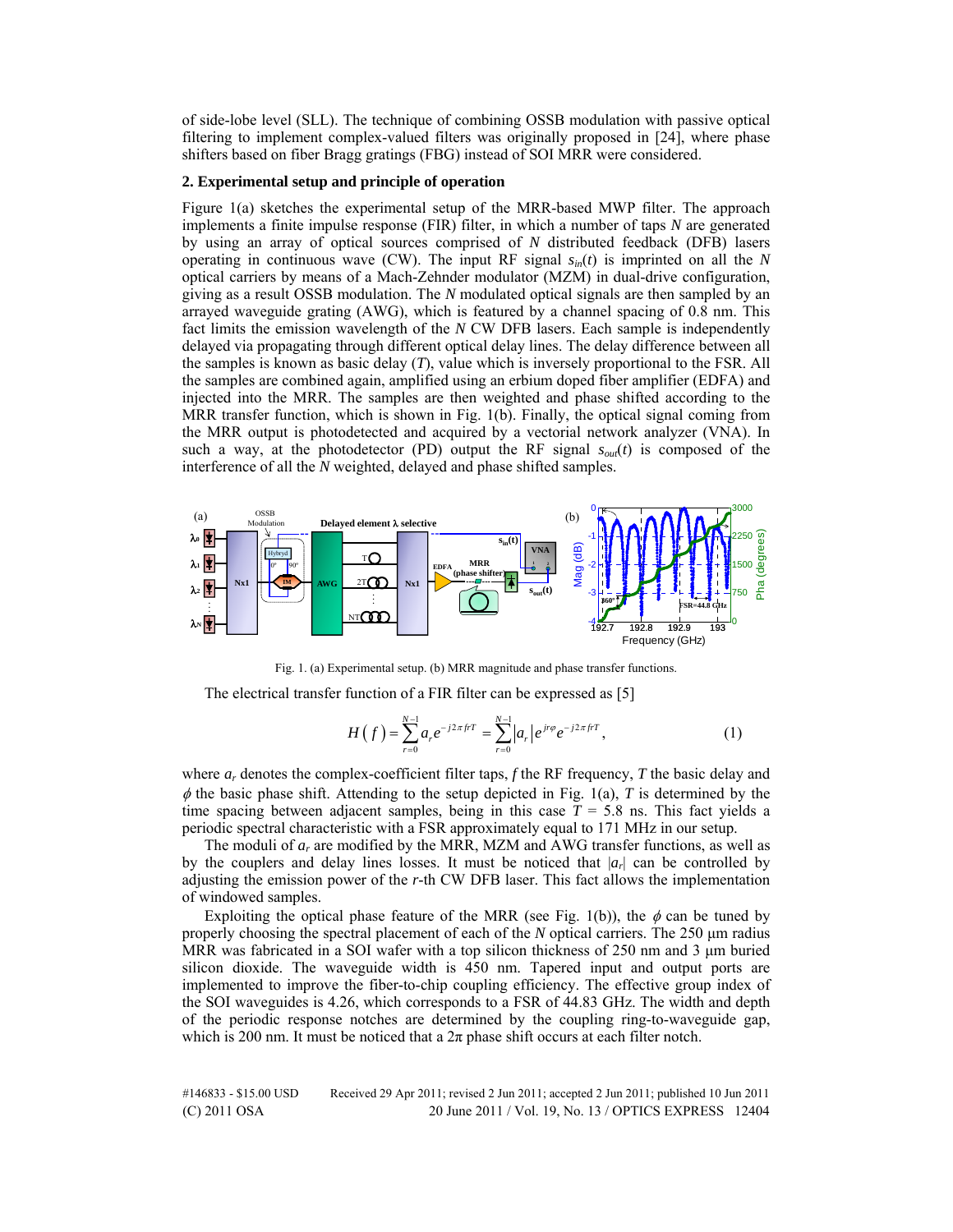The center frequency of the MWP filter is limited by the optical phase transfer function of the MRR. In particular, the abruptness of the phase slopes establishes the minimum RF frequency able to obtain the maximum phase shift between an optical carrier and its modulation sideband. Attending to this fact, a center frequency of 20 GHz has been chosen. Zero phase unbalance between the minimum and maximum frequencies along the filter bandwidth is required to avoid the degradation due to distortion in the filter transfer function. This is the reason why the bandwidth has been limited to 1 GHz, i.e. *f* spans from 19.5 GHz to 20.5 GHz.

Proof-of-concept implementations involving  $N = 2$ , 3 and 4 samples have been considered. However, the design can be extrapolated to any arbitrary number of samples.

#### **3. Results**

#### *3.1 Filter response*

The suitability of the proposed scheme for implementing complex-valued coefficients is first demonstrated. The phase of the *r*-th sample, denoted by the term  $r\phi$  in Eq. (1), is given by the phase shift between the *r*-th optical carrier and its corresponding sideband. In this manner, the mechanism for phase synthesis of the *r*-th sample focuses on the proper adjustment of the *r*-th CW DFB laser emission wavelength, in accordance to the MRR optical phase transfer function (see Fig. 2). By exploiting the MRR periodical phase response, the phase shifts are independently implemented for all the two, three and four coefficients designs respectively, a feature which is required in a multi-tap complex-valued tunable MWP filter. Figure 2 shows the spectral placement of the optical carriers when considering the four-tap implementation on the MRR optical phase response. The optical carriers and the 1 GHz bandwidth sideband range are represented for all the four samples. Figure 2(a) shows the scenario in which the phase difference between carrier and sideband of each sample is the same and minimum. In contrast, Fig. 2(b) shows the samples spectral placement when  $\phi$  is the maximum and equal to 90°.

The MRR optical phase transition shape limits the total RF phase shift. As a function of the number of resonances in consideration, i.e. the number of samples, the minimum and maximum values of  $\phi$  are changed. In case of using four taps, maximum phase excursion from 51° to 321° can be synthesized at a *f* of 20 GHz, yielding  $\phi = 90^\circ$  (see the insets of Fig. 2).



Fig. 2. Samples spectral placement on the MRR phase response for (a) minimum and (b) maximum filter tunability when  $N = 4$ .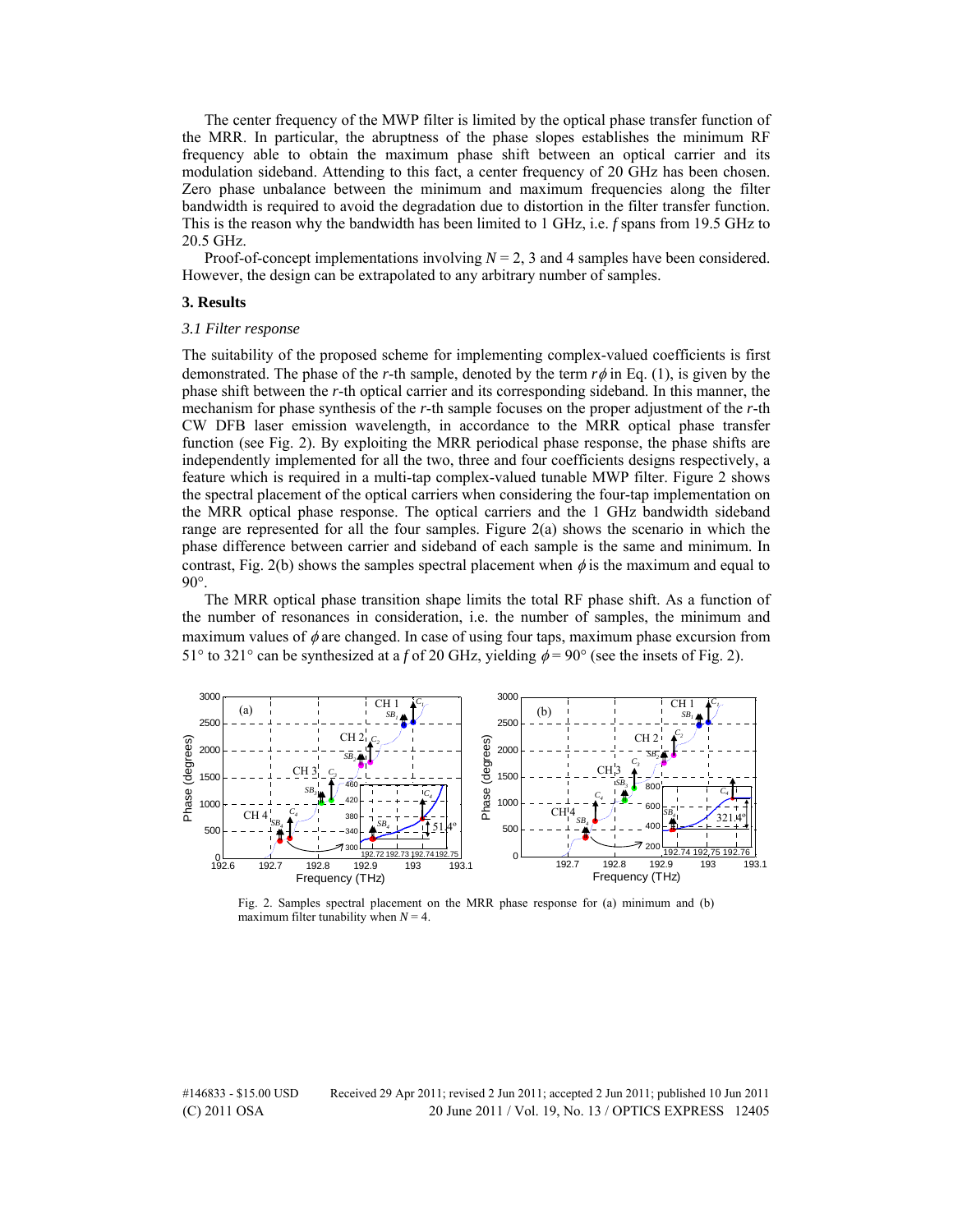

Fig. 3. Frequency response of the (a) two-tap, (b) three-tap and (c) four-tap complex-valued filter.

Figure 3 displays the filter frequency responses for three different approaches involving two, three and four complex-valued taps. Experimental (symbols) and theoretical (solid lines) results show good agreement. Small deviations are attributed to reflections in the electrical part of the setup and the residual unwanted sideband in the OSSB modulation. Rectangular (uniform) based windows have been used for all the three different approaches. Depending on the number of taps, different degrees of filter tunability have been achieved. In case of using two coefficients, a maximum phase shift excursion of 276° has been obtained. Figure 3(a) shows the notch-type filter response, leading to a continuously 77% fractional tuning. Three and four-tap based filter responses experiencing 38% and 24% fractional tunings can be seen in Fig. 3(b) and Fig. 3(c) respectively. In both cases, the maximum phase shift excursion has been 270°. Ideally, fractional tunings following *FSR/*(*N-1*) could be reached. However, zero minimum RF phase shift cannot be obtained in practice. That is the reason why fractional tunings of the 100%, 50% and 33% have not been achieved when implementing the two, three and four-tap approaches respectively. As expected from Eq. (1), measurements corroborate that the FSR and the shape of the filter are not altered when its frequency response is tuned. The use of cascaded MRRs represents a suitable solution to enhance the fractional tuning. In particular, by cascading *k* identical MRRs, the maximum basic phase shift can be extended by a factor of *k*.